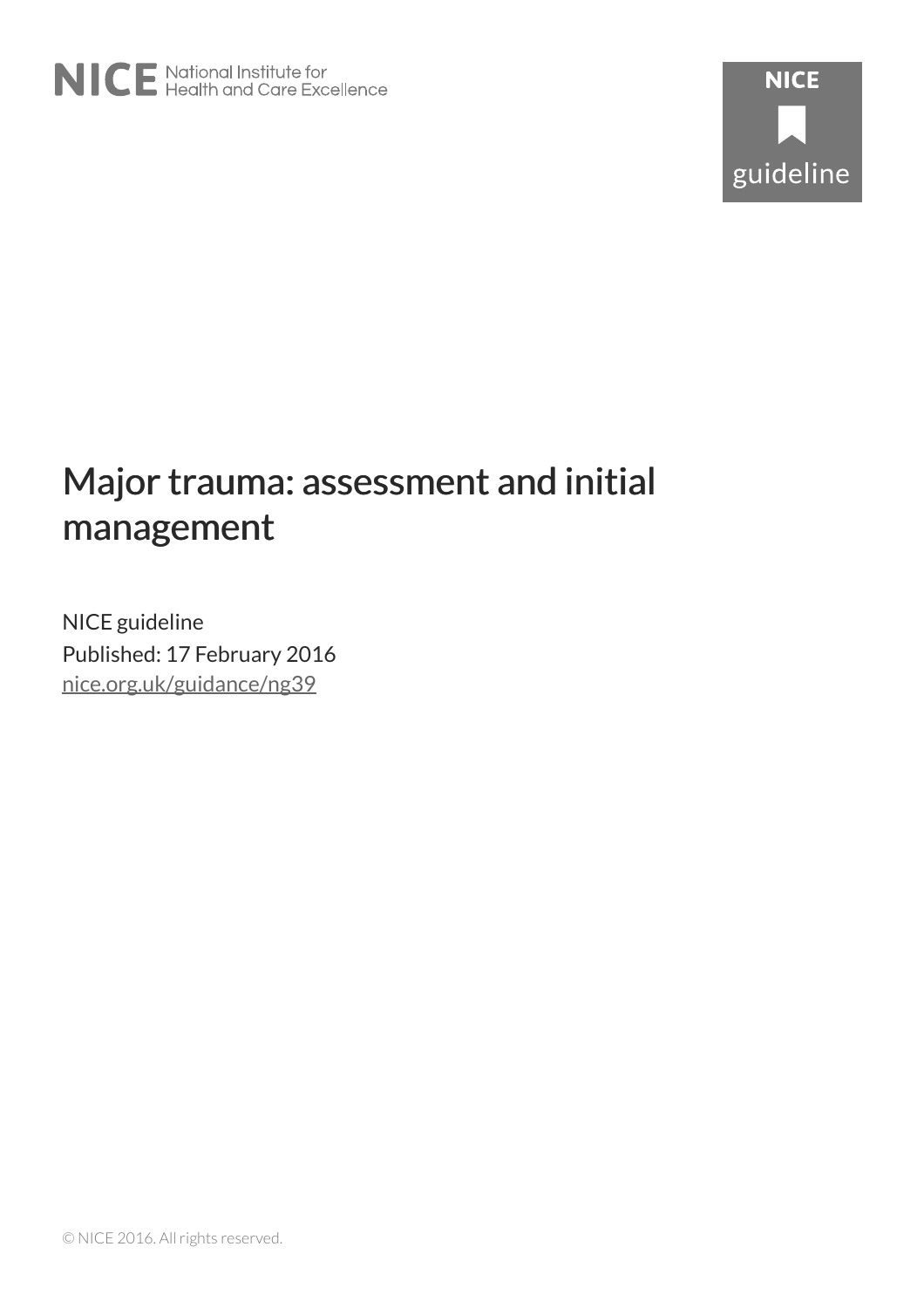# Contents

| 3                         |
|---------------------------|
| 3                         |
| $\ensuremath{\mathsf{3}}$ |
| $\overline{4}$            |
| 5                         |
| 5                         |
| 10                        |
|                           |
|                           |
|                           |
| 15                        |
| 17                        |
| 18                        |
| 19                        |
| 19                        |
|                           |
|                           |
|                           |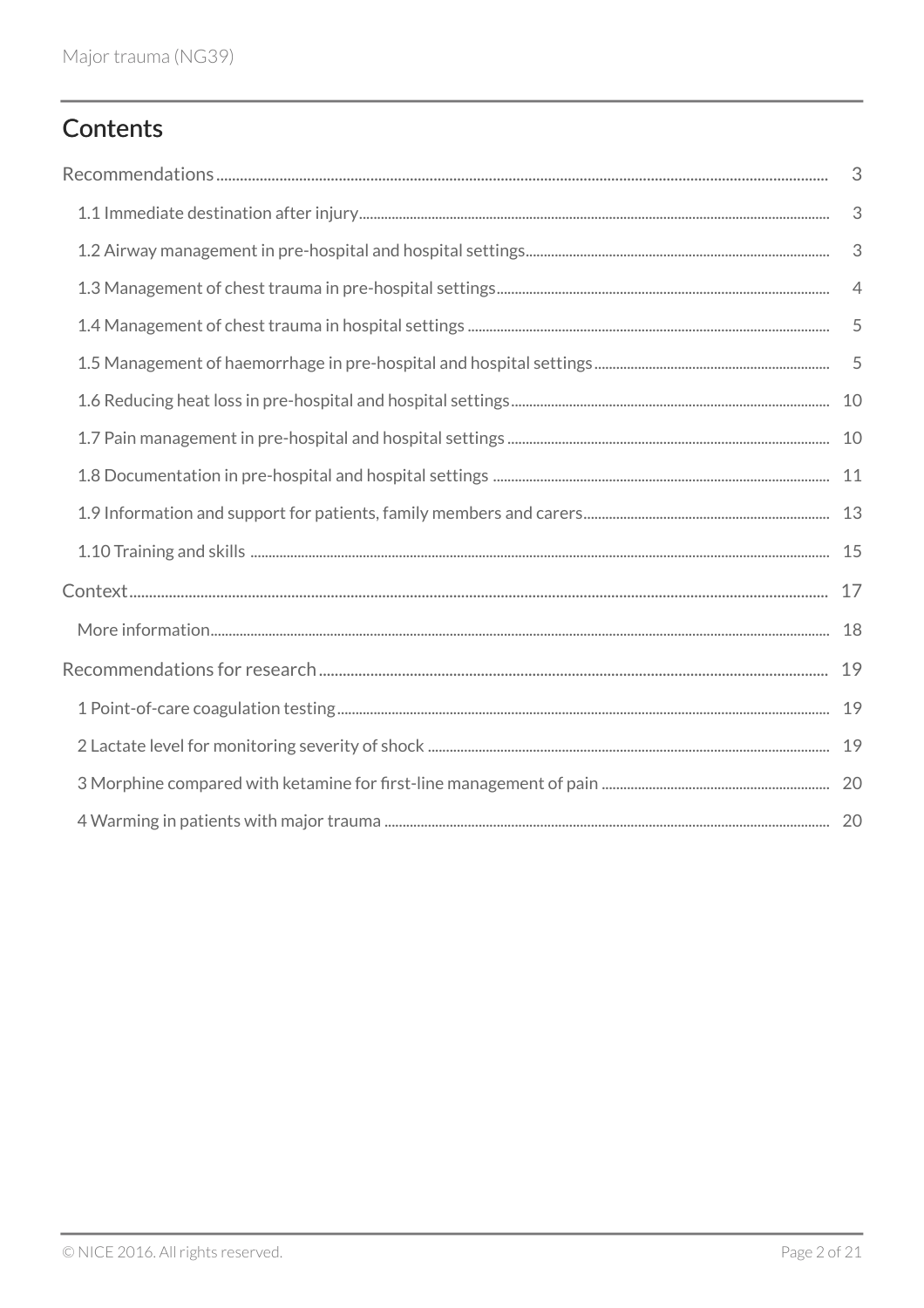## <span id="page-2-0"></span>Recommendations

People have the right to be involved in discussions and make informed decisions about their care, as described in [your care](http://www.nice.org.uk/about/nice-communities/public-involvement/your-care).

[Making decisions using NICE guidelines](http://www.nice.org.uk/about/what-we-do/our-programmes/nice-guidance/nice-guidelines/using-NICE-guidelines-to-make-decisions) explains how we use words to show the strength (or certainty) of our recommendations, and has information about prescribing medicines (including off-label use), professional guidelines, standards and laws (including on consent and mental capacity), and safeguarding.

Recommendations apply to both children (under 16s) and adults (16 or over) unless otherwise specified.

## <span id="page-2-1"></span>*1.1 Immediate destination after injury*

1.1.1 Be aware that the optimal destination for patients with major trauma is usually a major trauma centre. In some locations or circumstances intermediate care in a trauma unit might be needed for urgent treatment, in line with agreed practice within the regional trauma network.

## <span id="page-2-2"></span>*1.2 Airway management in pre-hospital and hospital settings*

The NICE guideline on [major trauma: service delivery](http://www.nice.org.uk/guidance/ng40) contains a recommendation for ambulance and hospital trust boards, medical directors and senior managers on drug-assisted rapid sequence induction of anaesthesia and intubation.

- 1.2.1 Use drug-assisted rapid sequence induction (RSI) of anaesthesia and intubation as the definitive method of securing the airway in patients with major trauma who cannot maintain their airway and/or ventilation.
- 1.2.2 If RSI fails, use basic airway manoeuvres and adjuncts and/or a supraglottic device until a surgical airway or assisted tracheal placement is performed.

#### Airway management in pre-hospital settings

1.2.3 Aim to perform RSI as soon as possible and within 45 minutes of the initial call to the emergency services, preferably at the scene of the incident.

If RSI cannot be performed at the scene: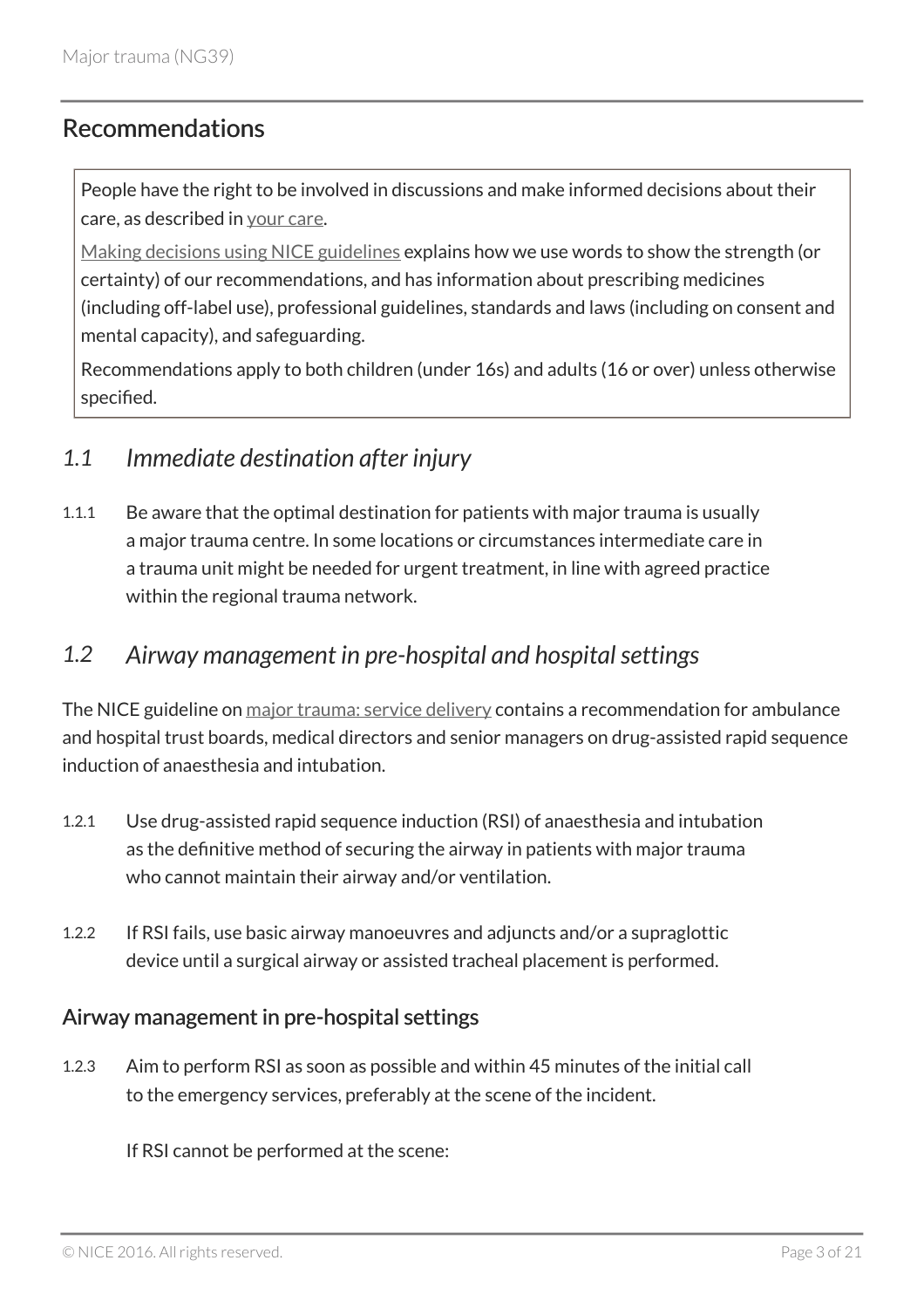- consider using a supraglottic device if the patient's airway reflexes are absent
- use basic airway manoeuvres and adjuncts if the patient's airway reflexes are present or supraglottic device placement is not possible
- transport the patient to a major trauma centre for RSI provided the journey time is 60 minutes or less
- only divert to a trauma unit for RSI before onward transfer if a patent airway cannot be maintained or the journey time to a major trauma centre is more than 60 minutes.
- <span id="page-3-0"></span>*1.3 Management of chest trauma in pre-hospital settings*
- 1.3.1 Use clinical assessment to diagnose pneumothorax for the purpose of triage or intervention.
- 1.3.2 Consider using eFAST (extended focused assessment with sonography for trauma) to augment clinical assessment only if a specialist team equipped with ultrasound is immediately available and onward transfer will not be delayed.
- 1.3.3 Be aware that a negative eFAST of the chest does not exclude a pneumothorax.
- 1.3.4 Only perform chest decompression in a patient with suspected tension pneumothorax if there is haemodynamic instability or severe respiratory compromise.
- 1.3.5 Use open thoracostomy instead of needle decompression if the expertise is available, followed by a chest drain via the thoracostomy in patients who are breathing spontaneously.
- 1.3.6 Observe patients after chest decompression for signs of recurrence of the tension pneumothorax.
- 1.3.7 In patients with an open pneumothorax:
	- cover the open pneumothorax with a simple occlusive dressing and
	- observe for the development of a tension pneumothorax.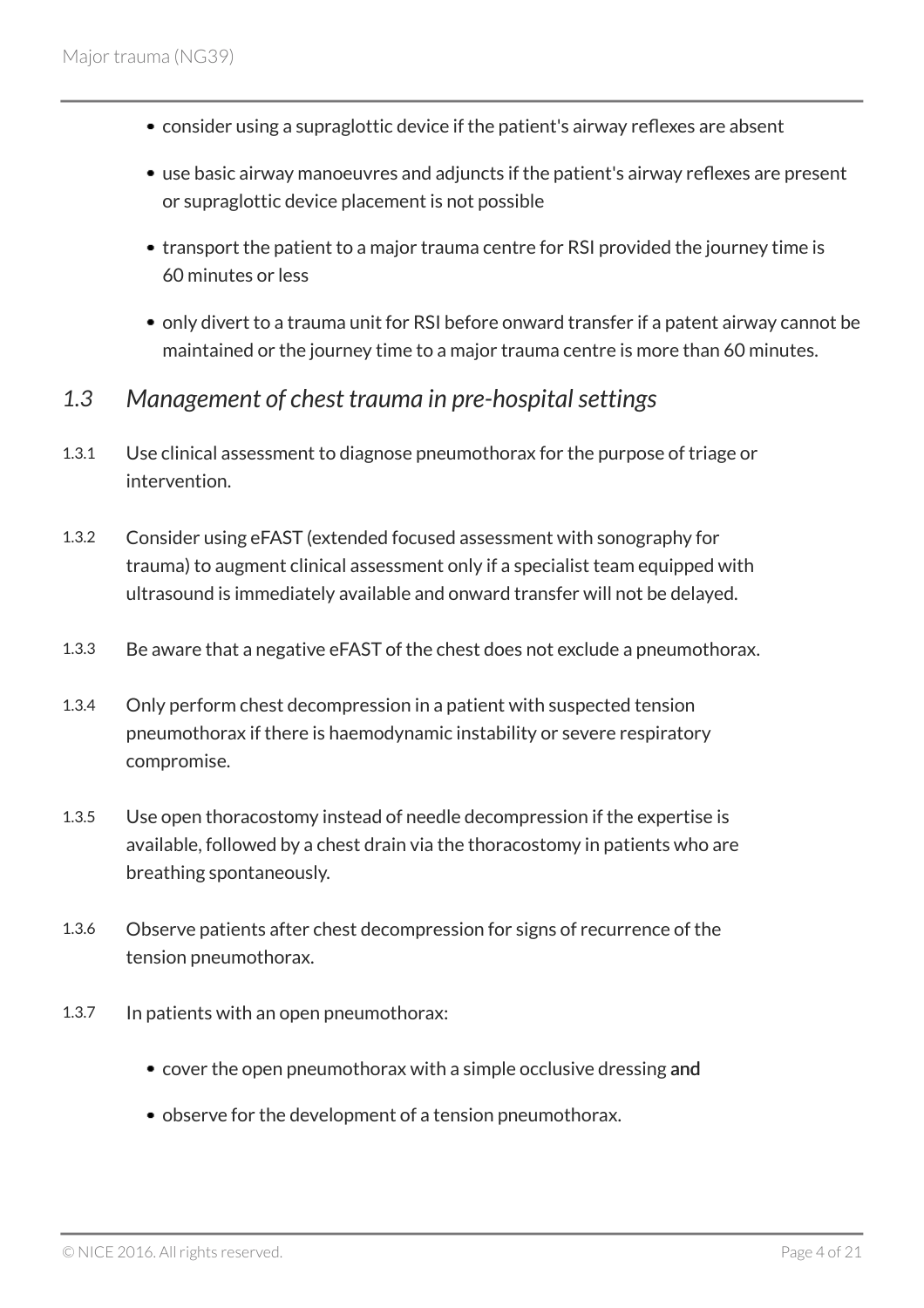## <span id="page-4-0"></span>*1.4 Management of chest trauma in hospital settings*

#### Chest decompression of tension pneumothorax

- 1.4.1 In patients with tension pneumothorax, perform chest decompression before imaging only if they have either haemodynamic instability or severe respiratory compromise.
- 1.4.2 Perform chest decompression using open thoracostomy followed by a chest drain in patients with tension pneumothorax.

#### Imaging to assess chest trauma

- 1.4.3 Imaging for chest trauma in patients with suspected chest trauma should be performed urgently, and the images should be interpreted immediately by a healthcare professional with training and skills in this area.
- 1.4.4 Consider immediate chest X-ray and/or eFAST (extended focused assessment with sonography for trauma) as part of the primary survey to assess chest trauma in adults (16 or over) with severe respiratory compromise.
- 1.4.5 Consider immediate CT for adults (16 or over) with suspected chest trauma without severe respiratory compromise who are responding to resuscitation or whose haemodynamic status is normal (see also [recommendation](#page-8-0) 1.5.34 on whole-body CT).
- 1.4.6 Consider chest X-ray and/or ultrasound for first-line imaging to assess chest trauma in children (under 16s).
- 1.4.7 Do not routinely use CT for first-line imaging to assess chest trauma in children (under 16s).
- <span id="page-4-1"></span>*1.5 Management of haemorrhage in pre-hospital and hospital settings*

#### Dressings and tourniquets in pre-hospital and hospital settings

1.5.1 Use simple dressings with direct pressure to control external haemorrhage.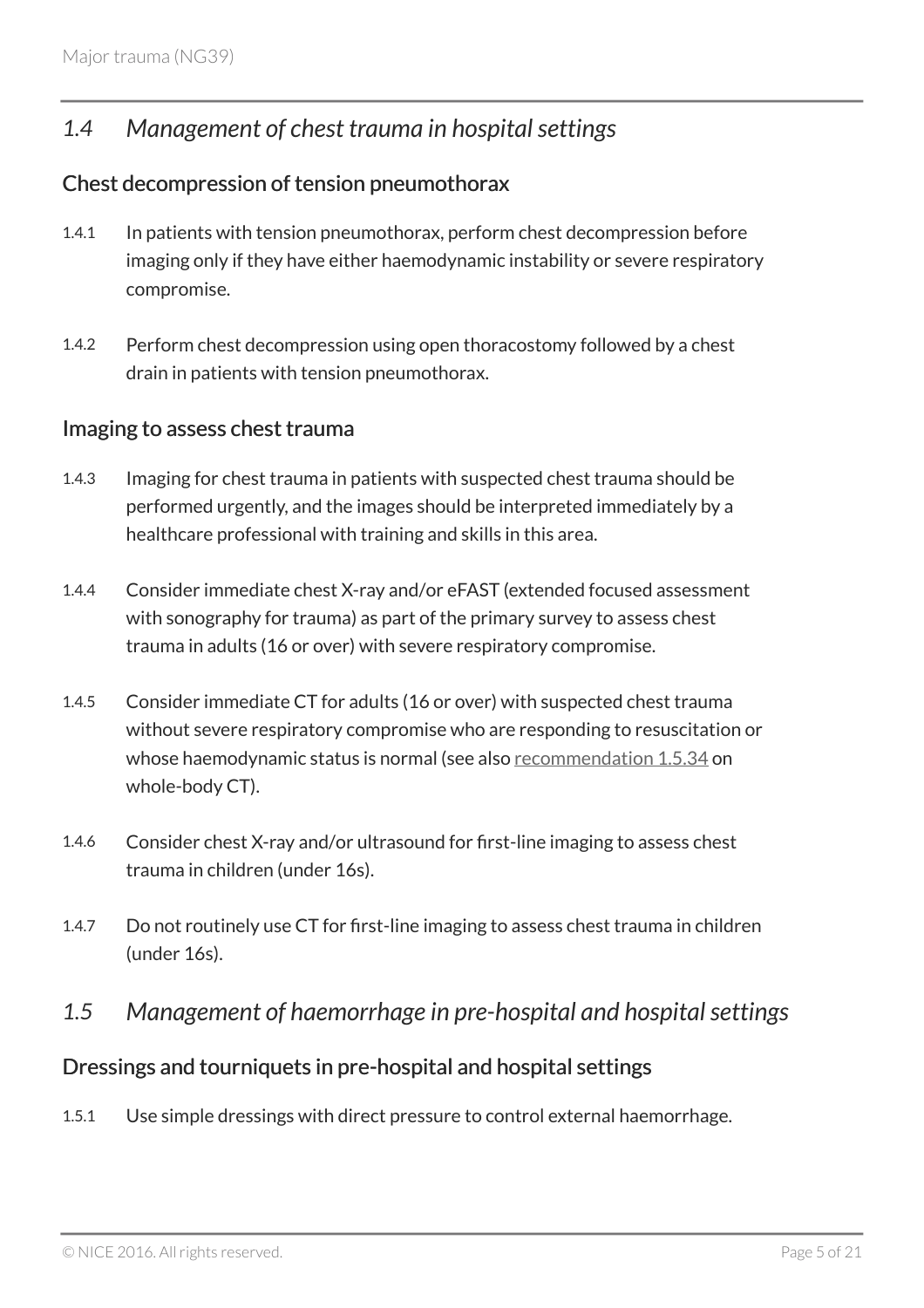1.5.2 In patients with major limb trauma use a tourniquet if direct pressure has failed to control life-threatening haemorrhage.

#### Pelvic binders in pre-hospital settings

- 1.5.3 If active bleeding is suspected from a pelvic fracture after blunt high-energy trauma:
	- apply a purpose-made pelvic binder or
	- consider an improvised pelvic binder, but only if a purpose-made binder does not fit.

#### Haemostatic agents in pre-hospital and hospital settings

- <span id="page-5-0"></span>[1](#page-15-0).5.4 Use intravenous tranexamic acid as soon as possible in patients with major trauma and active or suspected active bleeding.
- <span id="page-5-1"></span>1.5.5 Do not use intravenous tranexamic acid $^{[2]}$  $^{[2]}$  $^{[2]}$  more than 3 hours after injury in patients with major trauma unless there is evidence of hyperfibrinolysis.

#### Anticoagulant reversal in hospital settings

- 1.5.6 Rapidly reverse anticoagulation in patients who have major trauma with haemorrhage.
- 1.5.7 Hospital trusts that admit patients with major trauma should have a protocol for the rapid identification of patients who are taking anticoagulants and the reversal of anticoagulation agents.
- 1.5.8 Use prothrombin complex concentrate immediately in adults (16 or over) with major trauma who have active bleeding and need emergency reversal of a vitamin K antagonist.
- 1.5.9 Do not use plasma to reverse a vitamin K antagonist in patients with major trauma.
- 1.5.10 Consult a haematologist immediately for advice on adults (16 or over) who have active bleeding and need reversal of any anticoagulant agent other than a vitamin K antagonist.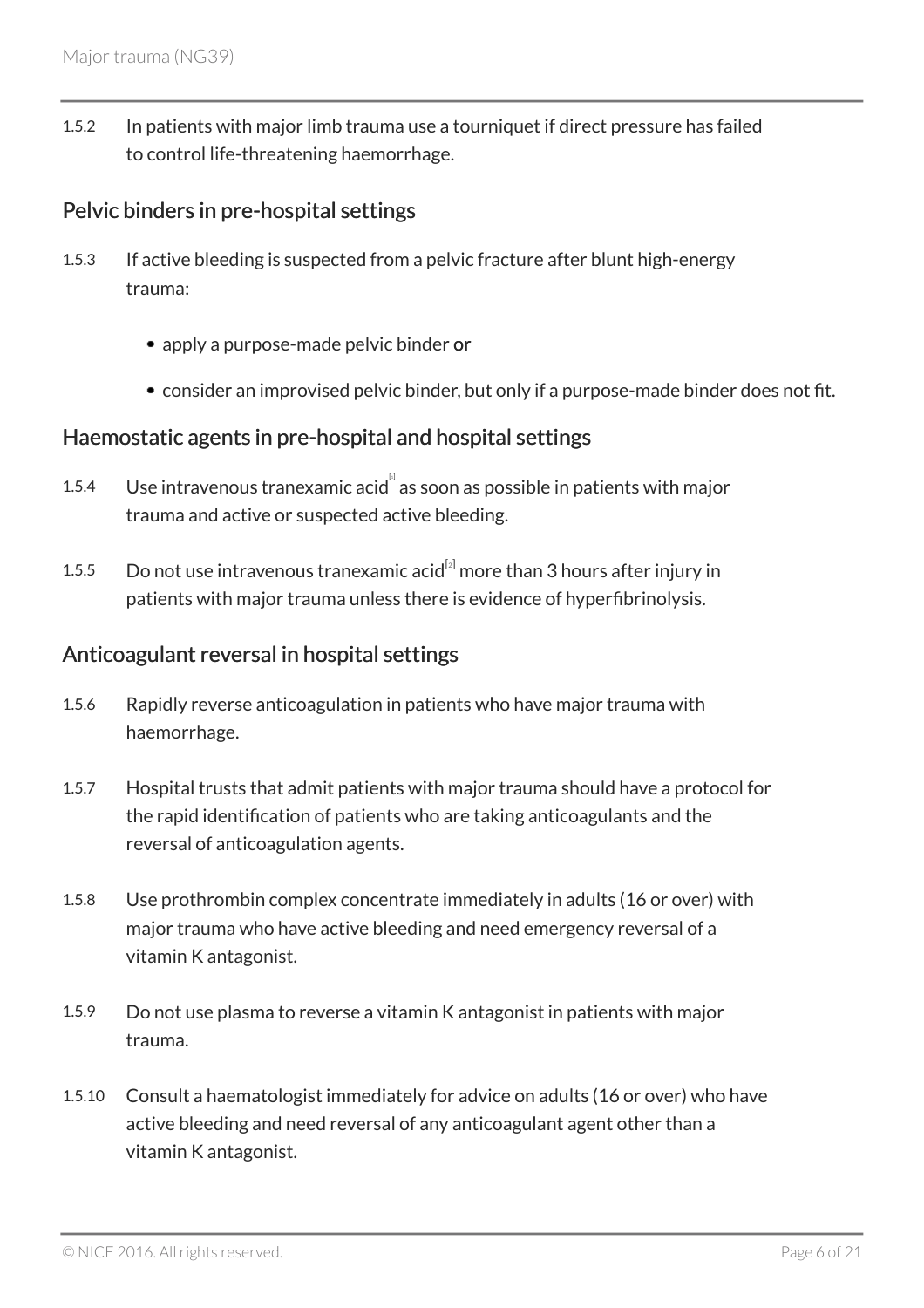- 1.5.11 Consult a haematologist immediately for advice on children (under 16s) with major trauma who have active bleeding and may need reversal of any anticoagulant agent.
- 1.5.12 Do not reverse anticoagulation in patients who do not have active or suspected bleeding.

## Activating major haemorrhage protocols in hospital settings

- 1.5.13 Use physiological criteria that include the patient's haemodynamic status and their response to immediate volume resuscitation to activate the major haemorrhage protocol.
- 1.5.14 Do not rely on a haemorrhagic risk tool applied at a single time point to determine the need for major haemorrhage protocol activation.

## Circulatory access in pre-hospital settings

- 1.5.15 For circulatory access in patients with major trauma in pre-hospital settings:
	- use peripheral intravenous access or
	- if peripheral intravenous access fails, consider intra-osseous access.
- 1.5.16 For circulatory access in children (under 16s) with major trauma, consider intra-osseous access as first-line access if peripheral access is anticipated to be difficult.

## Circulatory access in hospital settings

- 1.5.17 For circulatory access in patients with major trauma in hospital settings:
	- use peripheral intravenous access or
	- if peripheral intravenous access fails, consider intra-osseous access while central access is being achieved.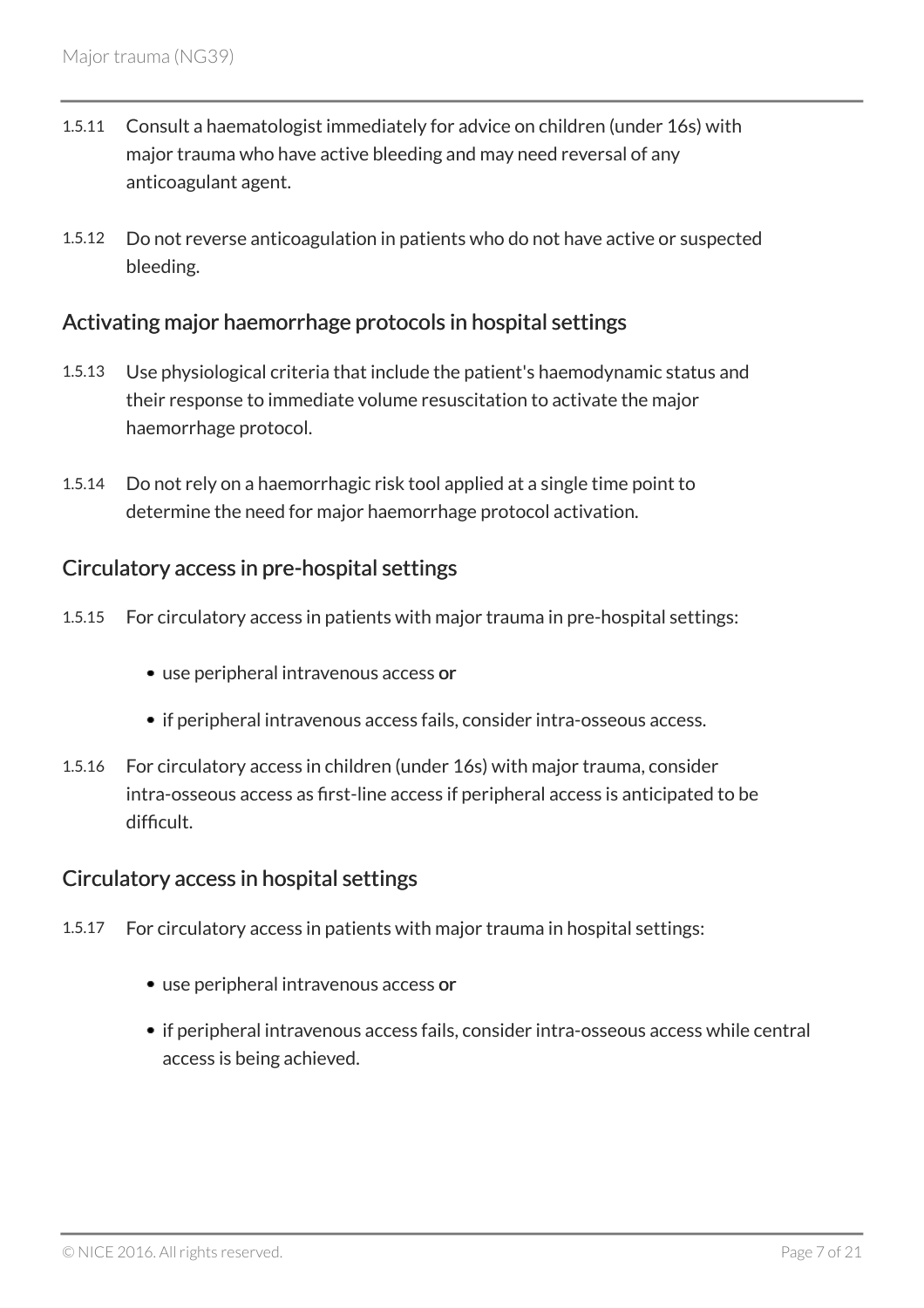## Volume resuscitation in pre-hospital and hospital settings

- 1.5.18 For patients with active bleeding use a restrictive approach to volume resuscitation until definitive early control of bleeding has been achieved.
- 1.5.19 In pre-hospital settings, titrate volume resuscitation to maintain a palpable central pulse (carotid or femoral).
- 1.5.20 In hospital settings, move rapidly to haemorrhage control, titrating volume resuscitation to maintain central circulation until control is achieved.
- 1.5.21 For patients who have haemorrhagic shock and a traumatic brain injury:
	- if haemorrhagic shock is the dominant condition, continue restrictive volume resuscitation or
	- if traumatic brain injury is the dominant condition, use a less restrictive volume resuscitation approach to maintain cerebral perfusion.

#### Fluid replacement in pre-hospital and hospital settings

- 1.5.22 In pre-hospital settings only use crystalloids to replace fluid volume in patients with active bleeding if blood components are not available.
- 1.5.23 In hospital settings do not use crystalloids for patients with active bleeding. See the section on [resuscitation](http://www.nice.org.uk/guidance/CG174/chapter/1-Recommendations#resuscitation-2) in the NICE guideline 'Intravenous fluid therapy in adults in hospital' and the section on [fluid resuscitation](http://www.nice.org.uk/guidance/ng29/chapter/Recommendations#fluid-resuscitation-2) in the NICE guideline 'Intravenous fluid therapy in children and young people in hospital' for advice on tetrastarches.
- 1.5.24 For adults (16 or over) use a ratio of 1 unit of plasma to 1 unit of red blood cells to replace fluid volume.
- 1.5.25 For children (under 16s) use a ratio of 1 part plasma to 1 part red blood cells, and base the volume on the child's weight.

#### Haemorrhage protocols in hospital settings

1.5.26 Hospital trusts should have specific major haemorrhage protocols for adults (16 or over) and children (under 16s).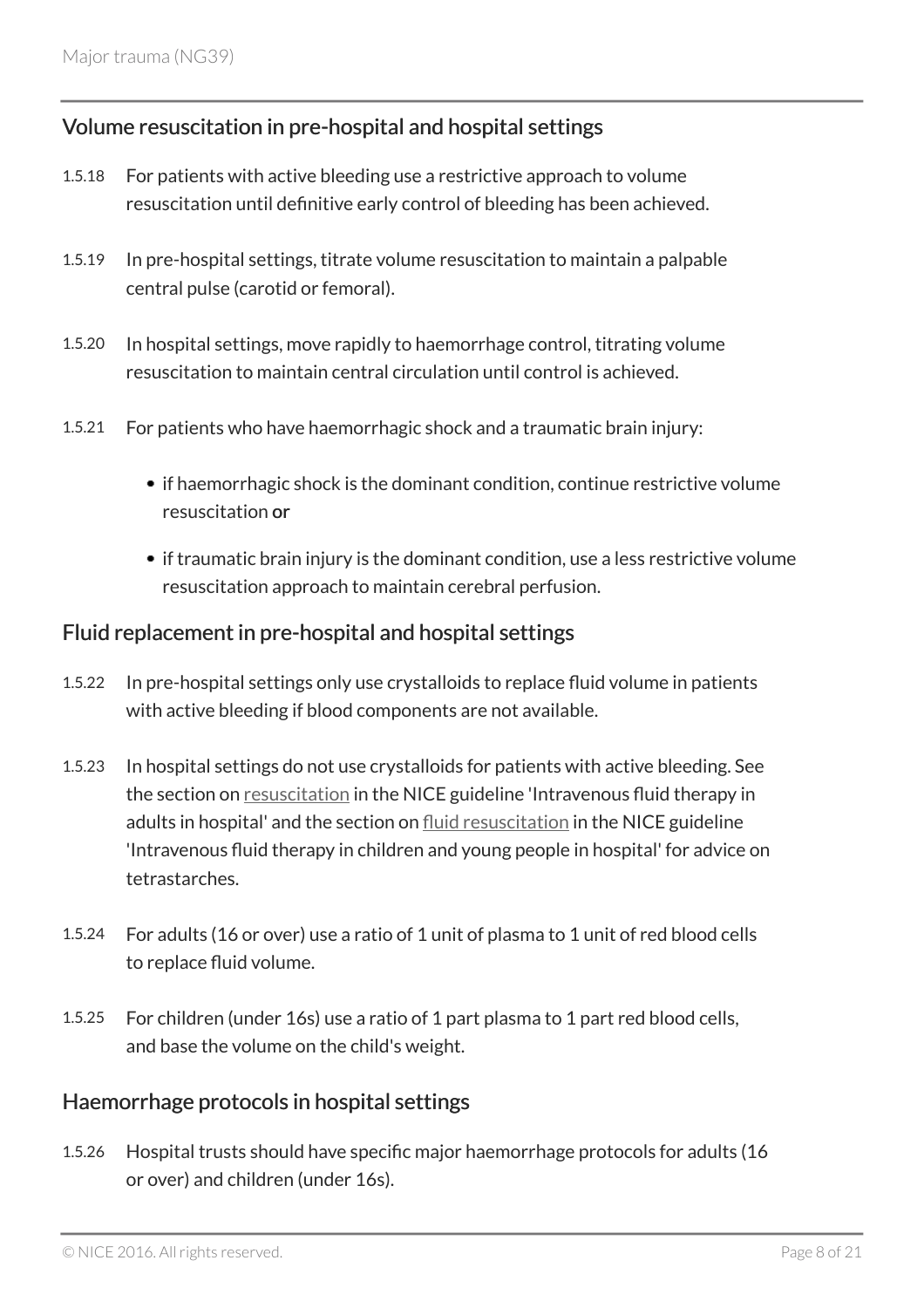1.5.27 For patients with active bleeding, start with a fixed-ratio protocol for blood components and change to a protocol guided by laboratory coagulation results at the earliest opportunity.

#### Haemorrhage imaging in hospital settings

- 1.5.28 Imaging for haemhorrhage in patients with suspected haemorrhage should be performed urgently, and the images should be interpreted immediately by a healthcare professional with training and skills in this area.
- 1.5.29 Limit diagnostic imaging (such as chest and pelvis X-rays or FAST [focused assessment with sonography for trauma]) to the minimum needed to direct intervention in patients with suspected haemorrhage and haemodynamic instability who are not responding to volume resuscitation.
- 1.5.30 Be aware that a negative FAST does not exclude intraperitoneal or retroperitoneal haemorrhage.
- 1.5.31 Consider immediate CT for patients with suspected haemorrhage if they are responding to resuscitation or if their haemodynamic status is normal.
- 1.5.32 Do not use FAST or other diagnostic imaging before immediate CT in patients with major trauma.
- 1.5.33 Do not use FAST as a screening modality to determine the need for CT in patients with major trauma.

#### <span id="page-8-0"></span>Whole-body CT of multiple injuries

- 1.5.34 Use whole-body CT (consisting of a vertex-to-toes scanogram followed by a CT from vertex to mid-thigh) in adults (16 or over) with blunt major trauma and suspected multiple injuries. Patients should not be repositioned during whole-body CT.
- 1.5.35 Use clinical findings and the scanogram to direct CT of the limbs in adults (16 or over) with limb trauma.
- 1.5.36 Do not routinely use whole-body CT to image children (under 16s). Use clinical judgement to limit CT to the body areas where assessment is needed.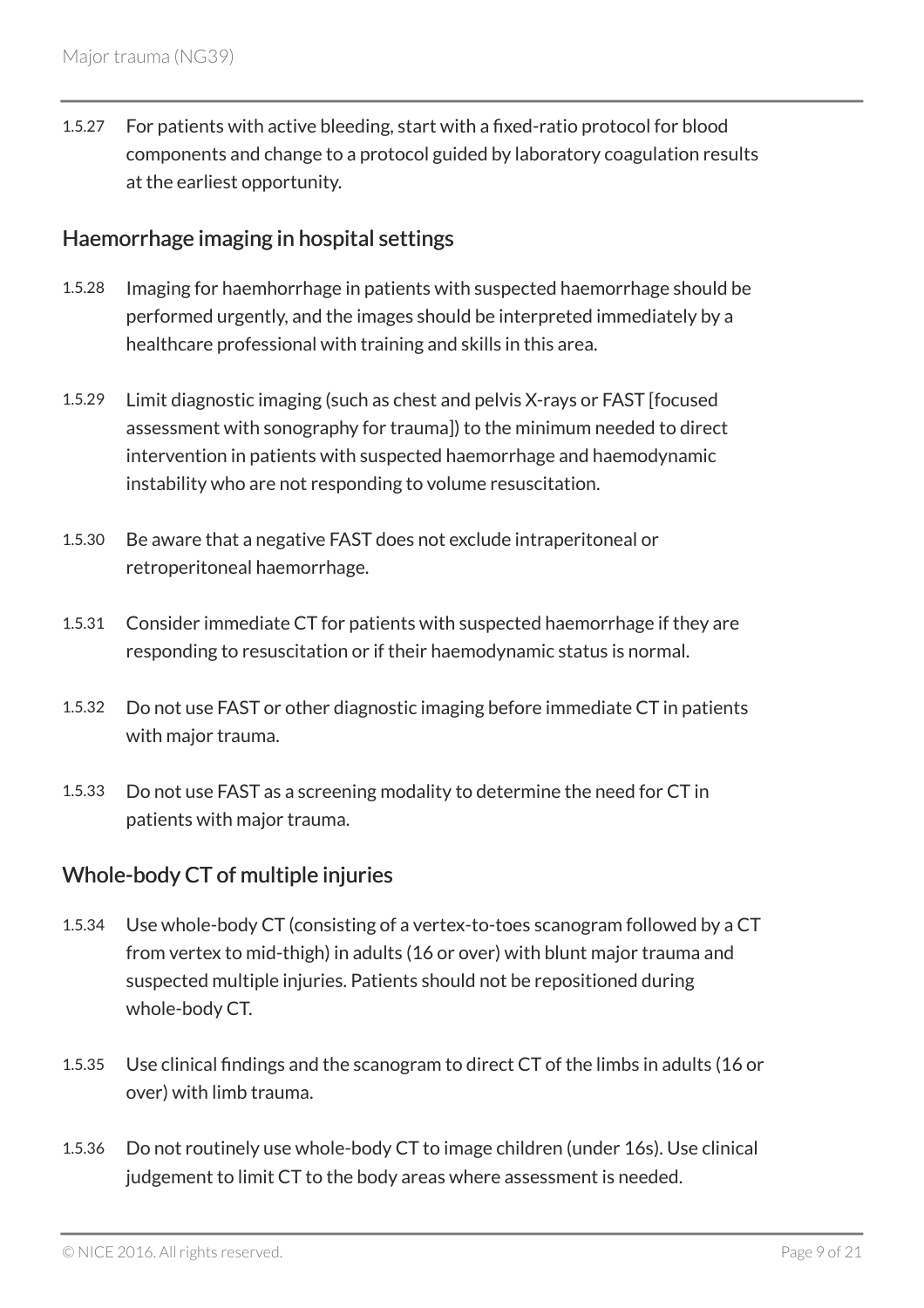#### Damage control surgery

- 1.5.37 Use damage control surgery in patients with haemodynamic instability who are not responding to volume resuscitation.
- 1.5.38 Consider definitive surgery in patients with haemodynamic instability who are responding to volume resuscitation.
- 1.5.39 Use definitive surgery in patients whose haemodynamic status is normal.

#### Interventional radiology

The NICE guideline on [major trauma: service delivery](http://www.nice.org.uk/guidance/ng40) contains a recommendation for ambulance and hospital trust boards, medical directors and senior managers on interventional radiology and definitive open surgery.

- 1.5.40 Use interventional radiology techniques in patients with active arterial pelvic haemorrhage unless immediate open surgery is needed to control bleeding from other injuries.
- 1.5.41 Consider interventional radiology techniques in patients with solid-organ (spleen, liver or kidney) arterial haemorrhage.
- 1.5.42 Consider a joint interventional radiology and surgery strategy for arterial haemorrhage that extends to surgically inaccessible regions.
- 1.5.43 Use an endovascular stent graft in patients with blunt thoracic aortic injury.
- <span id="page-9-0"></span>*1.6 Reducing heat loss in pre-hospital and hospital settings*
- 1.6.1 Minimise ongoing heat loss in patients with major trauma.
- <span id="page-9-1"></span>*1.7 Pain management in pre-hospital and hospital settings*

#### Pain assessment

1.7.1 See the NICE guideline on [patient experience in adult NHS services](http://www.nice.org.uk/guidance/cg138) for advice on assessing pain in adults.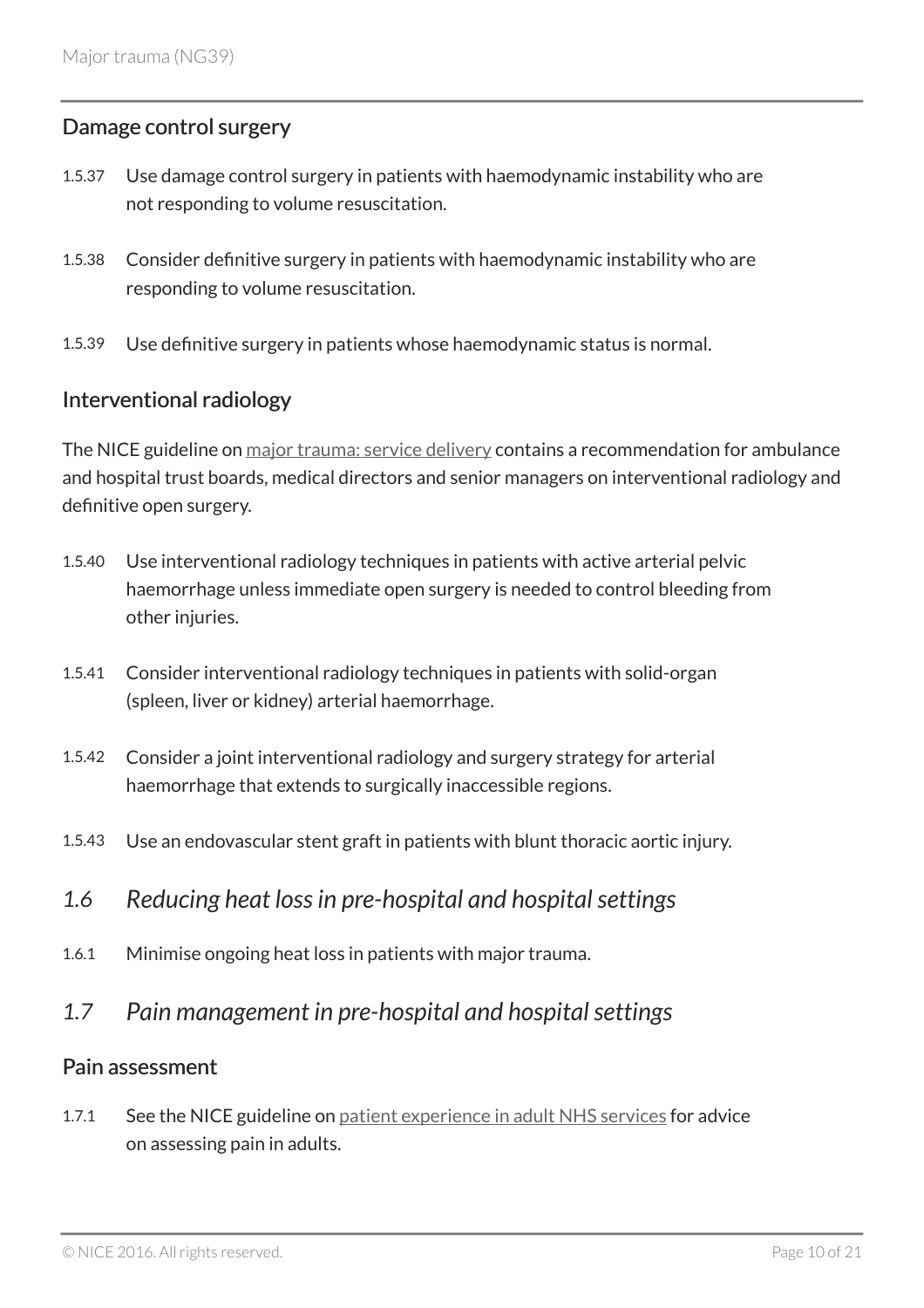- 1.7.2 Assess pain regularly in patients with major trauma using a pain assessment scale suitable for the patient's age, developmental stage and cognitive function.
- 1.7.3 Continue to assess pain in hospital using the same pain assessment scale that was used in the pre-hospital setting.

#### Pain relief

- 1.7.4 For patients with major trauma, use intravenous morphine as the first-line analgesic and adjust the dose as needed to achieve adequate pain relief.
- <span id="page-10-1"></span>1.7.5 If intravenous access has not been established, consider the intranasal route for atomised delivery of diamorphine or ketamine $^{\mathfrak{[s]}}$ .
- 1.7.6 Consider ketamine in analgesic doses as a second-line agent.

## <span id="page-10-0"></span>*1.8 Documentation in pre-hospital and hospital settings*

The NICE guideline on [major trauma: service delivery](http://www.nice.org.uk/guidance/ng40) contains recommendations for ambulance and hospital trust boards, senior managers and commissioners on documentation within a trauma network.

#### Recording information in pre-hospital settings

- 1.8.1 Record the following in patients with major trauma in pre-hospital settings:
	- catastrophic haemorrhage
	- airway with in line spinal immobilisation
	- breathing
	- circulation
	- disability (neurological)
	- exposure and environment

(<C>ABCDE).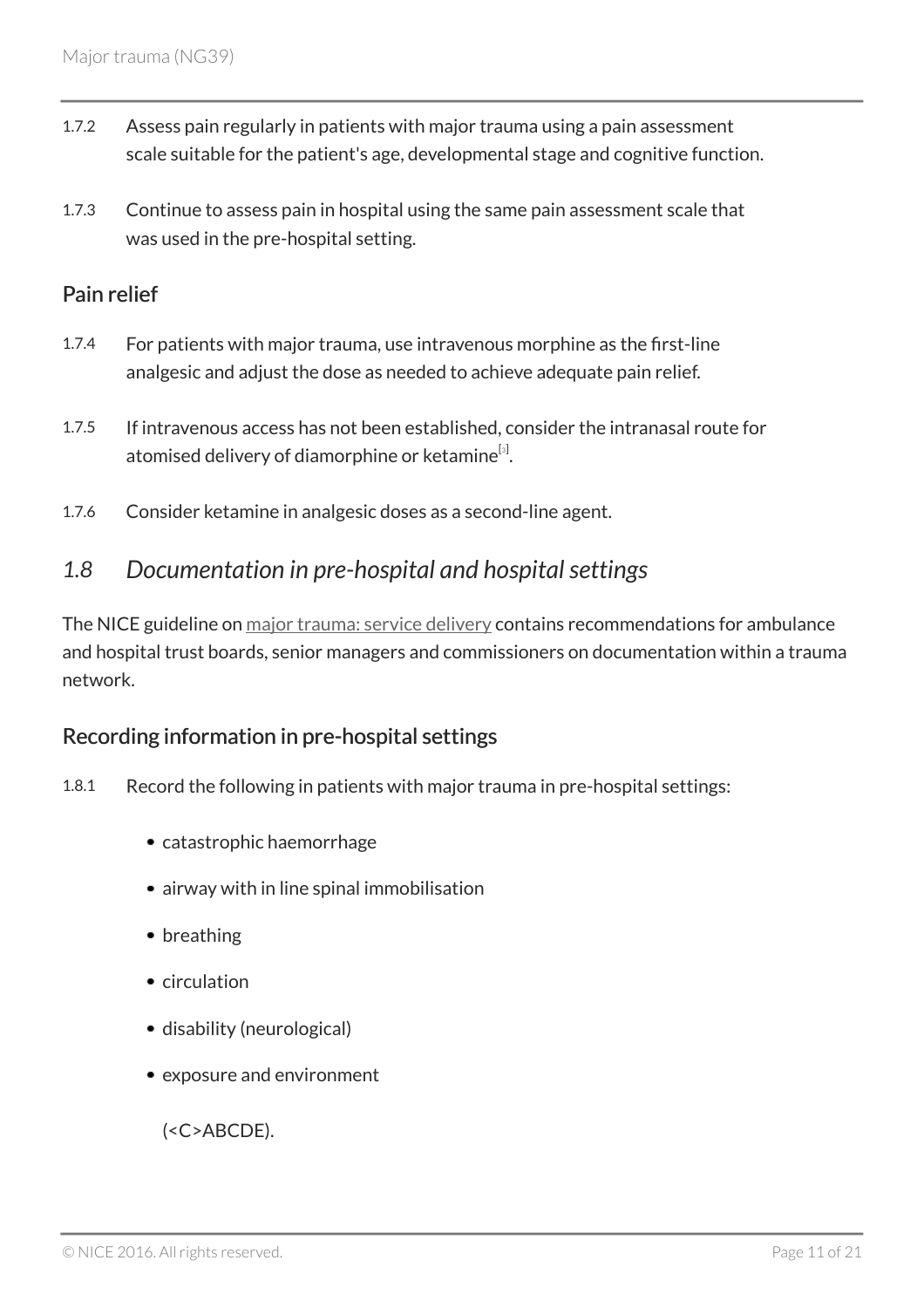- 1.8.2 If possible, record information on whether the assessments show that the patient's condition is improving or deteriorating.
- 1.8.3 Record pre-alert information using a structured system and include all of the following:
	- the patient's age and sex
	- time of incident
	- mechanism of injury
	- injuries suspected
	- signs, including vital signs and Glasgow Coma Scale
	- treatment so far
	- estimated time of arrival at emergency department
	- special requirements
	- the ambulance call sign, name of the person taking the call and time of call.

#### Receiving information in hospital settings

- 1.8.4 A senior nurse or trauma team leader in the emergency department should receive the pre-alert information and determine the level of trauma team response according to agreed and written local guidelines.
- 1.8.5 The trauma team leader should be easily identifiable to receive the handover and the trauma team ready to receive the information.
- 1.8.6 The pre-hospital documentation, including the recorded pre-alert information, should be quickly available to the trauma team and placed in the patient's hospital notes.

#### Recording information in hospital settings

1.8.7 Record the items listed in recommendation 1.8.1, as a minimum, for the primary survey.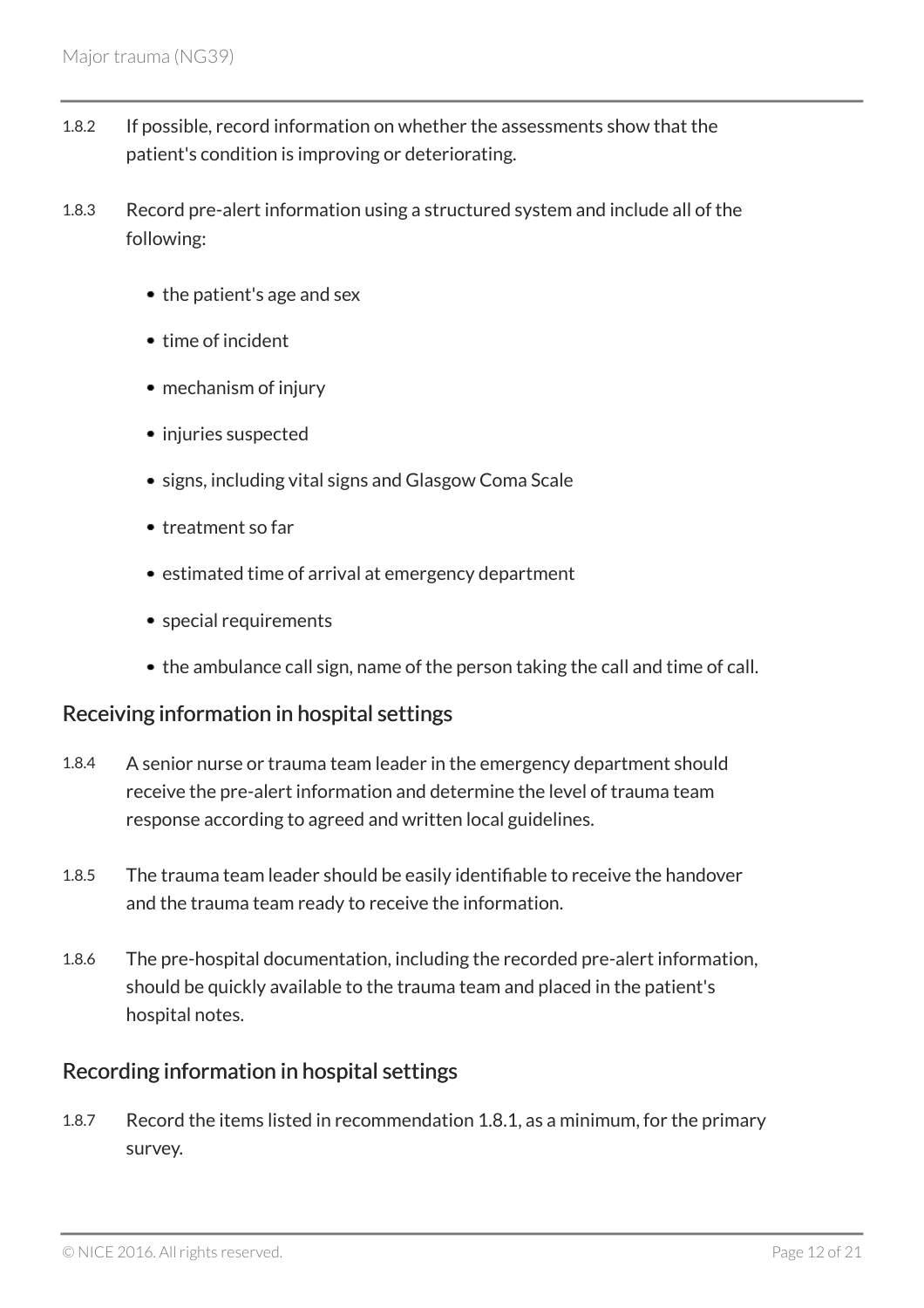- 1.8.8 One member of the trauma team should be designated to record all trauma team findings and interventions as they occur (take 'contemporaneous notes').
- 1.8.9 The trauma team leader should be responsible for checking the information recorded to ensure that it is complete.

#### Sharing information in hospital settings

- 1.8.10 Follow a structured process when handing over care within the emergency department (including shift changes) and to other departments. Ensure that the handover is documented.
- 1.8.11 Ensure that all patient documentation, including images and reports, goes with patients when they are transferred to other departments or centres.
- 1.8.12 Produce a written summary, which gives the diagnosis, management plan and expected outcome, and:
	- is aimed at and sent to the patient's GP within 24 hours of admission
	- includes a summary written in plain English that is understandable by patients, family members and carers
	- is readily available in the patient's records.

## <span id="page-12-0"></span>*1.9 Information and support for patients, family members and carers*

The NICE guideline on [major trauma: service delivery](http://www.nice.org.uk/guidance/ng40) contains recommendations for ambulance and hospital trust boards, senior managers and commissioners on information and support for patients, family members and carers.

#### Providing support

- 1.9.1 When communicating with patients, family members and carers:
	- manage expectations and avoid misinformation
	- answer questions and provide information honestly, within the limits of your knowledge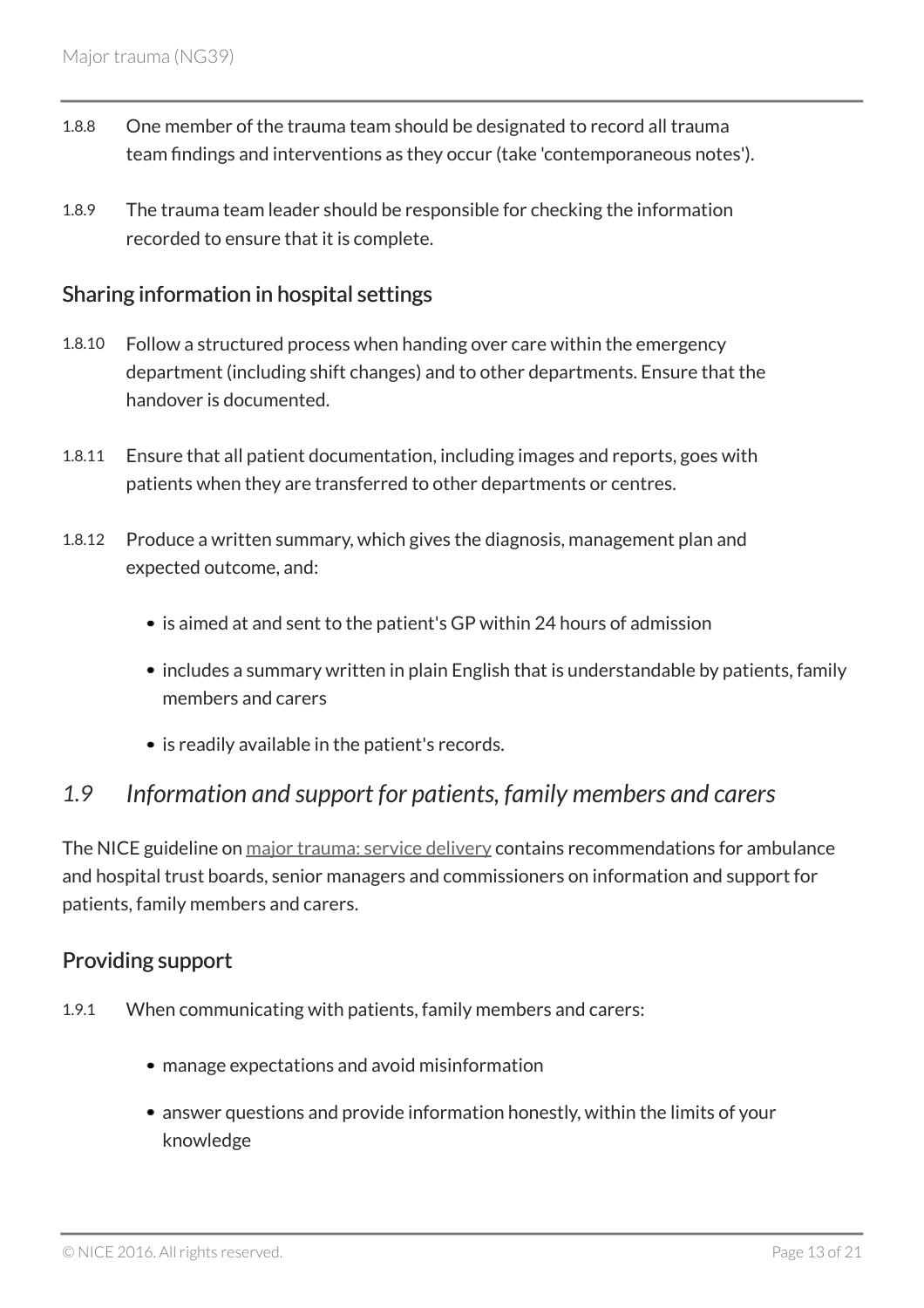- do not speculate and avoid being overly optimistic or pessimistic when discussing information on further investigations, diagnosis or prognosis
- ask if there are any other questions.
- 1.9.2 The trauma team structure should include a clear point of contact for providing information to patients, family members and carers.
- 1.9.3 If possible, ask the patient if they want someone (a family member, carer or friend) with them.
- 1.9.4 If the patient agrees, invite their family member, carer or friend into the resuscitation room. Ensure that they are accompanied by a member of staff and their presence does not affect assessment, diagnosis or treatment.

#### Support for children and vulnerable adults

- 1.9.5 Allocate a dedicated member of staff to contact the next of kin and provide support for unaccompanied children and vulnerable adults.
- 1.9.6 Contact the mental health team as soon as possible for patients who have a preexisting psychological or psychiatric condition that might have contributed to their injury, or a mental health problem that might affect their wellbeing or care in hospital.
- 1.9.7 For a child or vulnerable adult with major trauma, enable their family members or carers to remain within eyesight if appropriate.
- 1.9.8 Work with family members and carers of children and vulnerable adults to provide information and support. Take into account the age, developmental stage and cognitive function of the child or vulnerable adult.
- 1.9.9 Include siblings of an injured child when offering support to family members and carers.

#### Providing information

1.9.10 Explain to patients, family members and carers what is happening and why it is happening. Provide: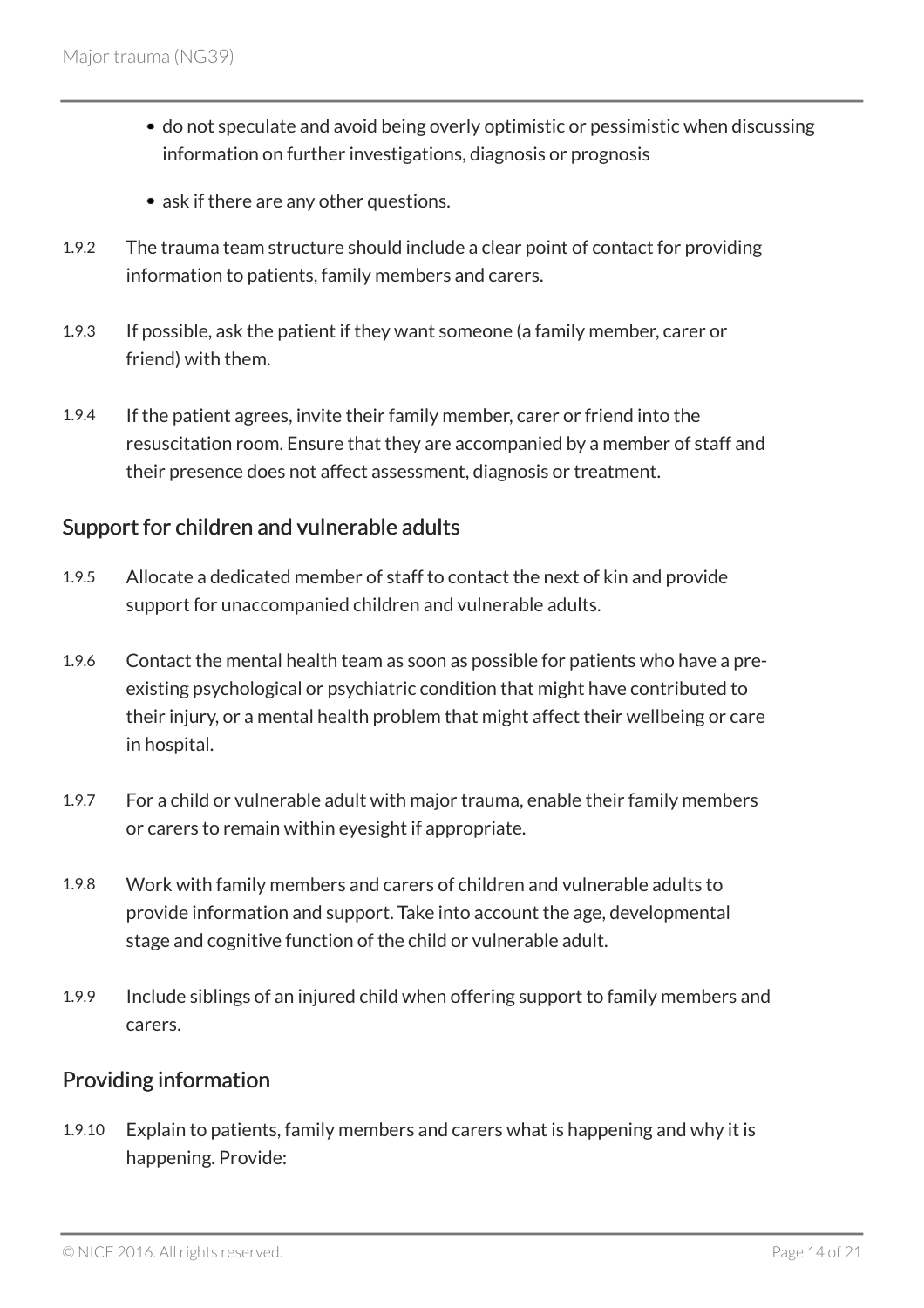- information on known injuries
- details of immediate investigations and treatment, and if possible include time schedules
- information about expected outcomes of treatment, including time to returning to usual activities and the likelihood of permanent effects on quality of life, such as pain, loss of function or psychological effects.
- 1.9.11 Provide information at each stage of management (including the results of imaging) in face-to-face consultations.
- 1.9.12 Document all key communications with patients, family members and carers about the management plan.

#### Providing information about transfer from an emergency department

- 1.9.13 For patients who are being transferred from an emergency department to another centre, provide verbal and written information that includes:
	- the reason for the transfer
	- the location of the receiving centre and the patient's destination within the receiving centre
	- the name and contact details of the person responsible for the patient's care at the receiving centre
	- the name and contact details of the person who was responsible for the patient's care at the initial hospital.

#### <span id="page-14-0"></span>*1.10 Training and skills*

#### Recommendations for ambulance and hospital trust boards, medical directors and senior managers within trauma networks

1.10.1 Ensure that each healthcare professional within the trauma service has the training and skills to deliver, safely and effectively, the interventions they are required to give, in line with this guideline and the NICE guidelines on [non](http://www.nice.org.uk/guidance/ng38)[complex fractures](http://www.nice.org.uk/guidance/ng38), [complex fractures](http://www.nice.org.uk/guidance/ng37) and [spinal injury.](http://www.nice.org.uk/guidance/ng41)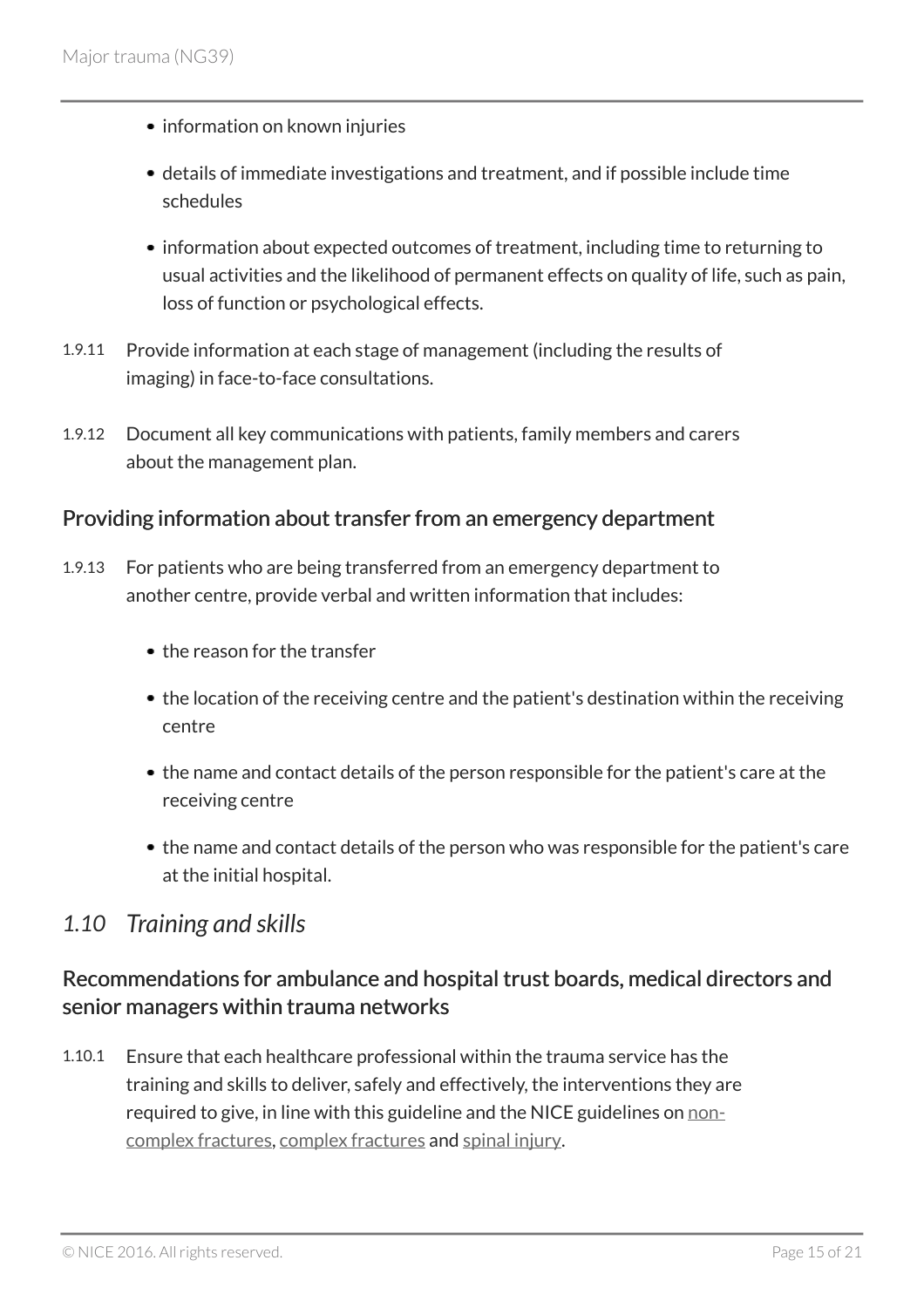- 1.10.2 Enable each healthcare professional who delivers care to patients with trauma to have up-to-date training in the interventions they are required to give.
- 1.10.3 Provide education and training courses for healthcare professionals who deliver care to children with major trauma that include the following components:
	- safeguarding
	- taking into account the radiation risk of CT to children when discussing imaging for them
	- the importance of the major trauma team, the roles of team members and the team leader, and working effectively in a major trauma team
	- managing the distress families and carers may experience and breaking bad news
	- the importance of clinical audit and case review.

<span id="page-15-0"></span> $\overline{^{[1]}}$  $\overline{^{[1]}}$  $\overline{^{[1]}}$ At the time of publication (February 2016), tranexamic acid did not have a UK marketing authorisation for this indication. The prescriber should follow relevant professional guidance, taking full responsibility for the decision. Informed consent should be obtained and documented. See the General Medical Council's [Prescribing guidance: prescribing unlicensed medicines](http://www.gmc-uk.org/guidance/ethical_guidance/14327.asp) for further information.

<span id="page-15-1"></span> $[2]$  $[2]$  $[2]$ At the time of publication (February 2016), tranexamic acid did not have a UK marketing authorisation for this indication. The prescriber should follow relevant professional guidance, taking full responsibility for the decision. Informed consent should be obtained and documented. See the General Medical Council's [Prescribing guidance: prescribing unlicensed medicines](http://www.gmc-uk.org/guidance/ethical_guidance/14327.asp) for further information.

<span id="page-15-2"></span> $\frac{[3]}{3}$  $\frac{[3]}{3}$  $\frac{[3]}{3}$ At the time of publication (February 2016), neither intranasal diamorphine nor intranasal ketamine had a UK marketing authorisation for this indication. The prescriber should follow relevant professional guidance, taking full responsibility for the decision. Informed consent should be obtained and documented. See the General Medical Council's [Prescribing guidance: prescribing](http://www.gmc-uk.org/guidance/ethical_guidance/14327.asp) [unlicensed medicines](http://www.gmc-uk.org/guidance/ethical_guidance/14327.asp) for further information.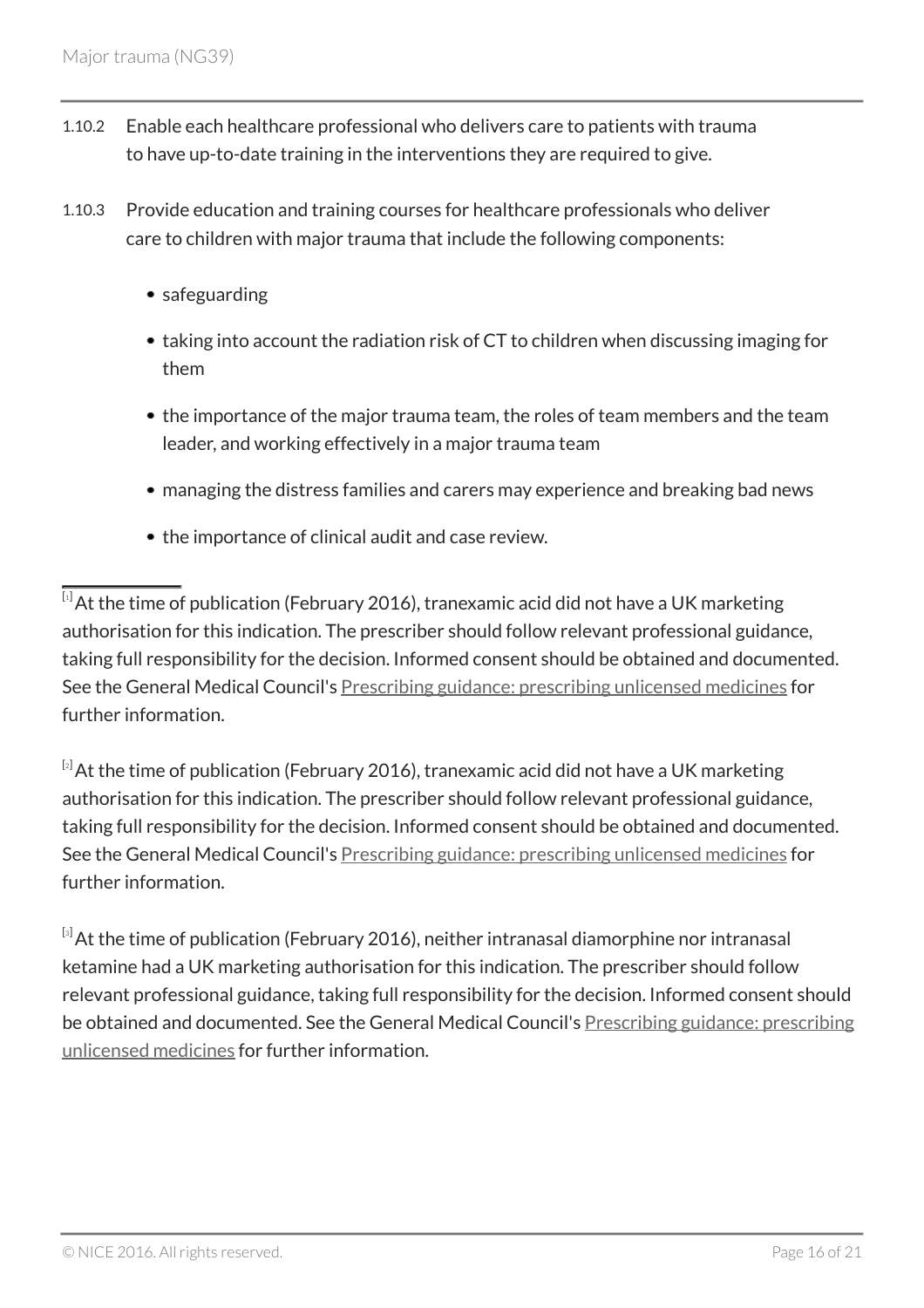# <span id="page-16-0"></span>**Context**

In its 2010 report [Major trauma care in England](http://www.nao.org.uk/report/major-trauma-care-in-england/) the National Audit Office estimated that there are 20,000 cases of major trauma per year in England. Each year 5400 people die of their injuries and many others sustain permanent disability. Every trauma death costs the nation in excess of £0.75 million and every major injury £50,000.

Regional trauma networks were developed across England from April 2012. Within these networks major trauma centres provide specialised care for patients with multiple, complex and serious major trauma injuries, working closely with local trauma units.

The initial assessment of a patient with major trauma is directed at rapid identification of life-threatening or life-changing injuries. Clinicians conduct a rapid primary survey using a prioritising sequence, such as <C>ABCDE (catastrophic haemorrhage, airway with spinal protection, breathing, circulation, disability [neurological] and exposure and environment). People with suspected major trauma are usually taken to the nearest major trauma centre for management.

This guideline covers the initial assessment and management of major trauma, including airway, breathing and ventilation, circulation, haemorrhage and temperature control. It provides recommendations on:

- airway management
- management of chest trauma
- management of haemorrhage
- imaging
- documentation
- information and support for patients with major trauma and their families and carers.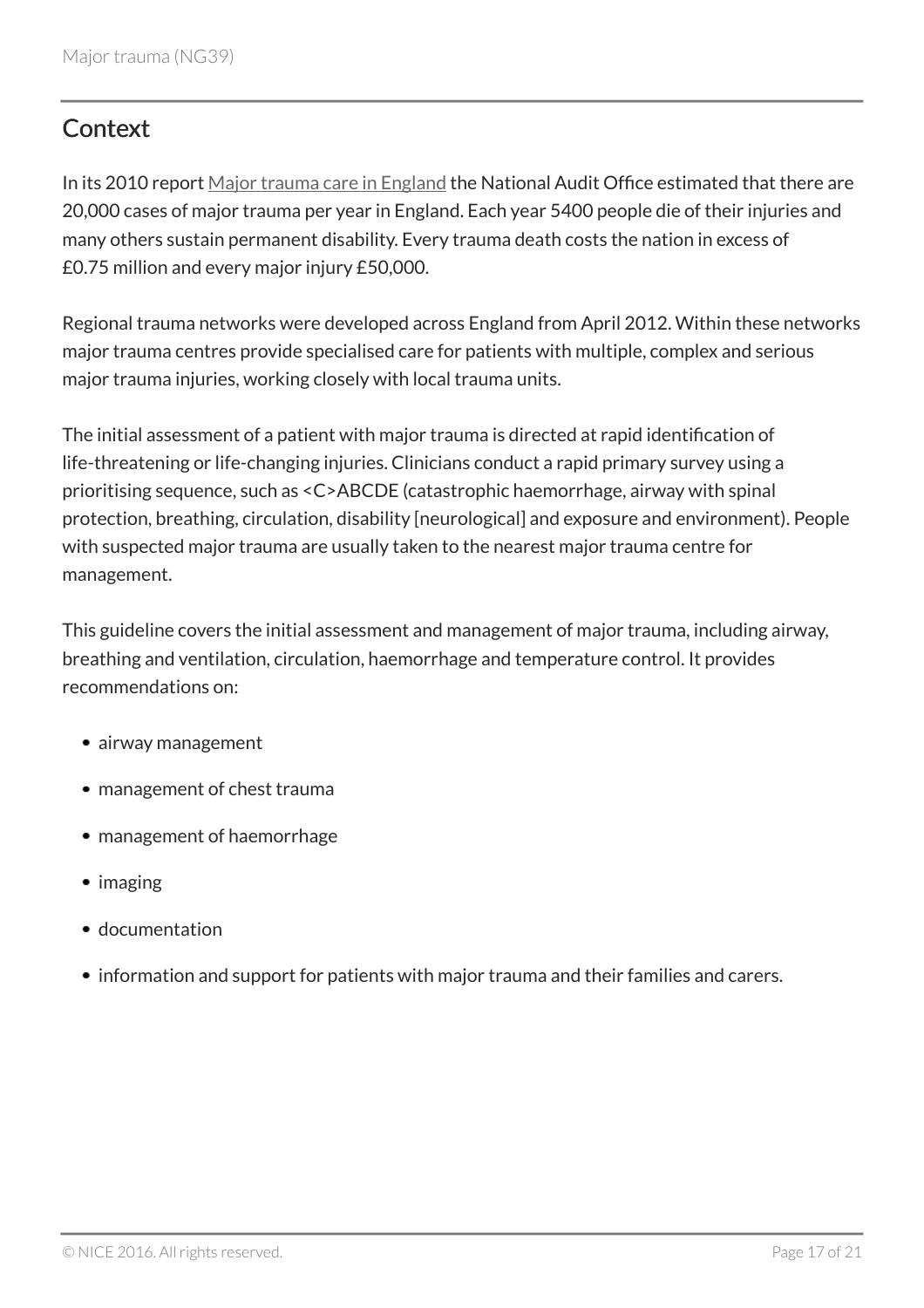## <span id="page-17-0"></span>*More information*

You can also see this guideline in the NICE pathway on [trauma](http://pathways.nice.org.uk/pathways/trauma).

To find out what NICE has said on topics related to this guideline, see our web page on [injuries,](http://www.nice.org.uk/guidancemenu/conditions-and-diseases/injuries--accidents-and-wounds) [accidents and wounds.](http://www.nice.org.uk/guidancemenu/conditions-and-diseases/injuries--accidents-and-wounds)

See also the guideline committee's discussion and the evidence reviews (in the [full guideline\)](http://www.nice.org.uk/Guidance/NG39/evidence), and information about [how the guideline was developed](http://www.nice.org.uk/Guidance/NG39/documents), including details of the committee.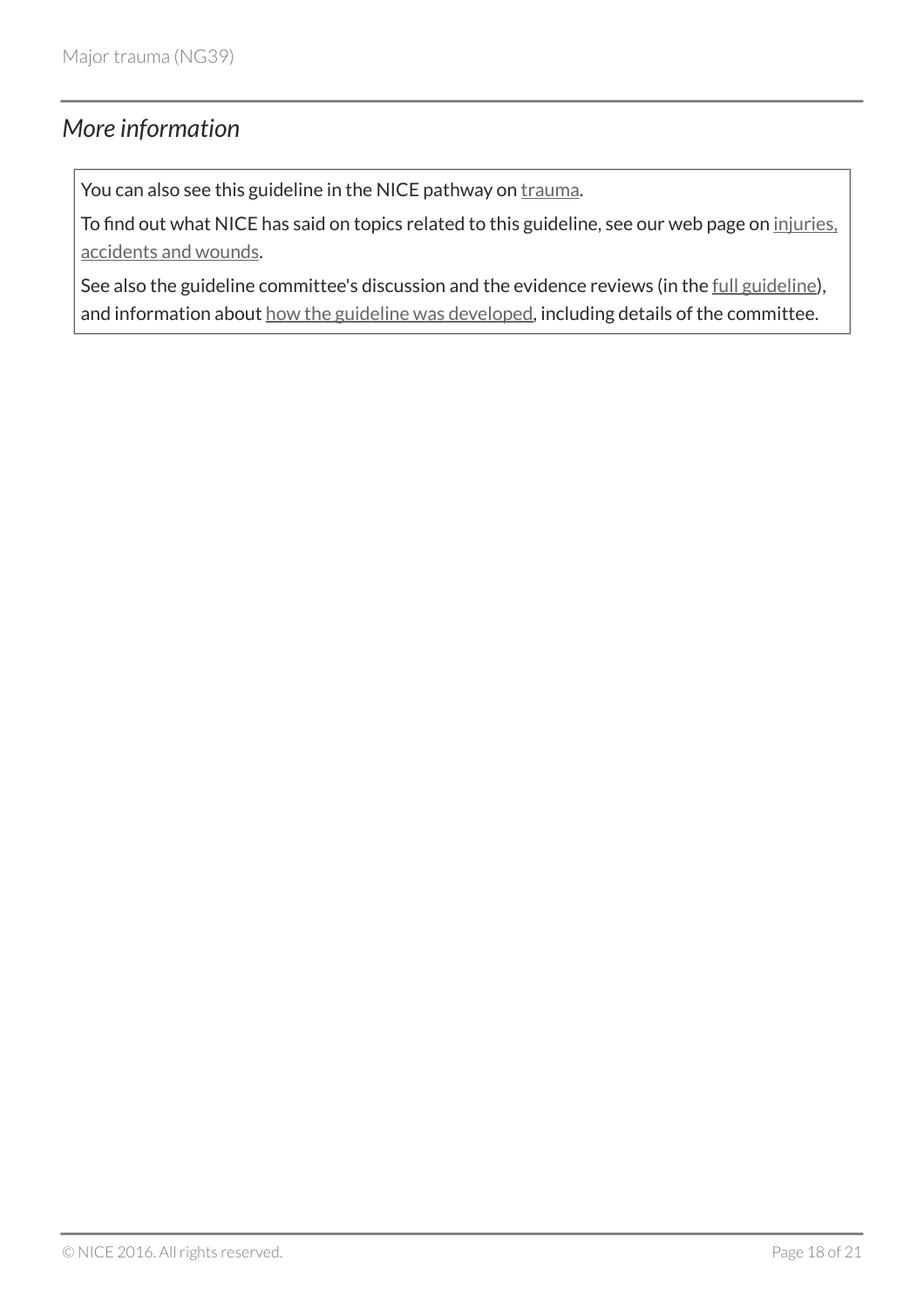## <span id="page-18-0"></span>Recommendations for research

The guideline committee has made the following recommendations for research.

## <span id="page-18-1"></span>*1 Point-of-care coagulation testing*

What is the clinical and cost effectiveness of point-of-care coagulation testing using rotational thromboelastometry (ROTEM) or thromboelastography (TEG) to target treatment, compared with standard laboratory coagulation testing?

#### Why this is important

More rapid treatment of coagulopathy could reduce mortality from haemorrhage, which is the main cause of death in patients with major trauma. Point-of-care ROTEM and TEG are complex diagnostic tools used to detect coagulopathy. They are used successfully in surgery and intensive care settings. It is thought they might also be effective in targeting treatment for coagulopathy in the resuscitation room.

Point-of-care ROTEM and TEG are faster to perform than standard laboratory tests and enable an earlier transition from an initial fixed-ratio protocol to a protocol guided by laboratory coagulation results. These results can be updated as often as every 15 minutes, which could enable treatment to be adjusted rapidly and targeted effectively. This could result in reduced use of blood components and other treatments for coagulopathy.

The costs of point-of-care ROTEM and TEG could be offset by the changes in management they lead to, which could be life-saving, and by avoidance of unnecessary transfusions.

## <span id="page-18-2"></span>*2 Lactate level for monitoring severity of shock*

Is lactate monitoring in patients with major trauma clinically and cost effective?

#### Why this is important

In current practice, treatment for hypovolaemic shock is guided by the patient's haemodynamic levels, including heart rate and blood pressure. However, haemodynamic levels such as blood pressure tend to change late and correct early, so may not accurately indicate continuing shock. Research has found a strong correlation between lactate levels and the presence of shock. Lactate level may therefore be a more responsive indicator of shock that could be used to guide treatment.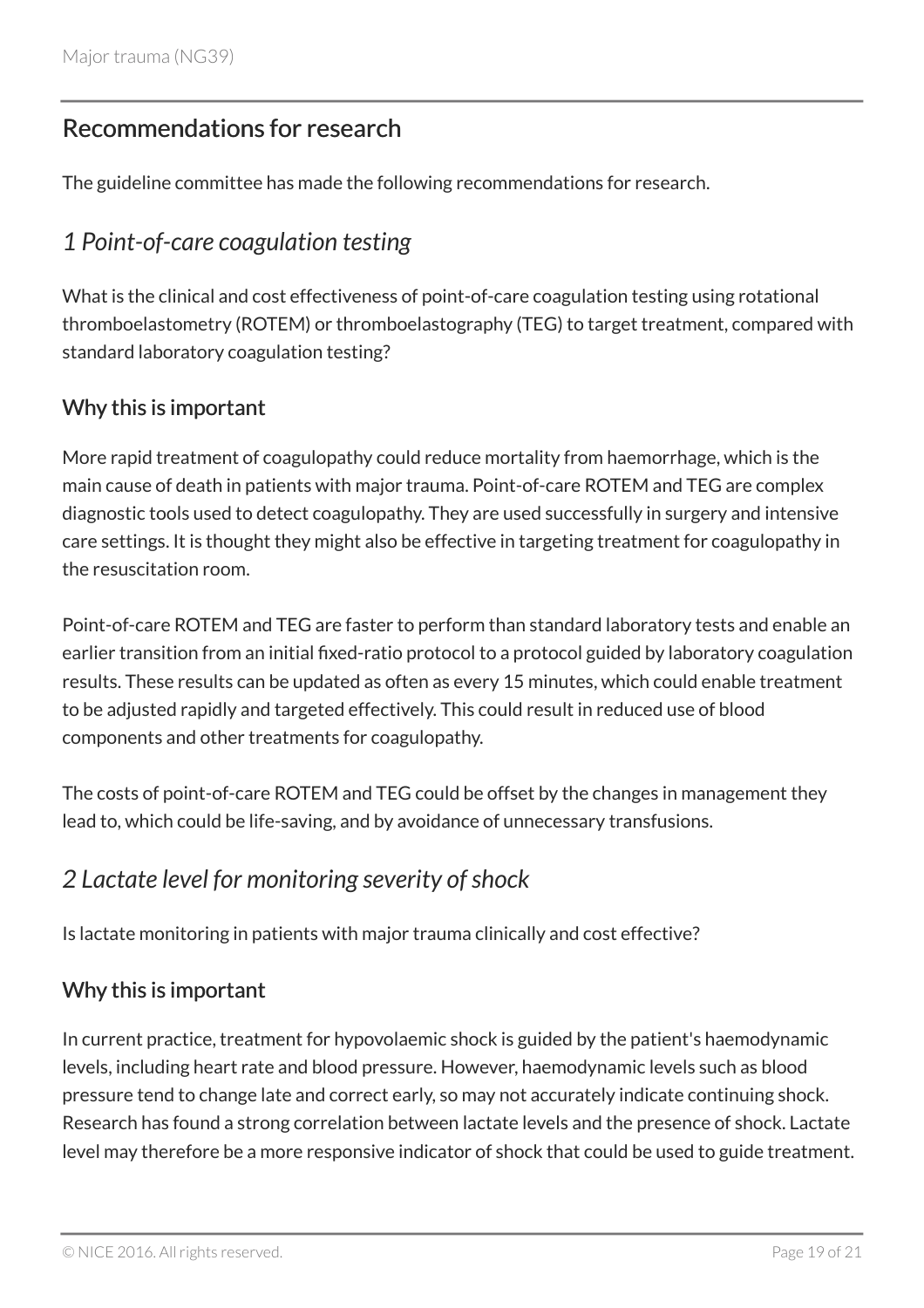# <span id="page-19-0"></span>*3 Morphine compared with ketamine for first-line management of pain*

Is morphine clinically and cost effective compared with ketamine for first-line pharmacological pain management (in both pre-hospital and hospital settings) in patients with major trauma?

## Why this is important

The use of opioids as first-line analgesics after major trauma is well established but has been associated with negative side effects. Consequently, intravenous ketamine in sub-anaesthetic doses is often used for analgesia in pre-hospital and hospital settings. Some studies have suggested that intravenous morphine in combination with ketamine provides more effective analgesia than morphine alone. However, there is little evidence from well-controlled trials that directly compares the effectiveness and side effects of morphine and ketamine.

## <span id="page-19-1"></span>*4 Warming in patients with major trauma*

Is warming clinically and cost effective in patients with major trauma? If so, which groups of patients will benefit from warming and what is the best method of warming?

#### Why this is important

After major trauma, patients are often exposed to adverse weather conditions and are at risk of developing hypothermia, which is associated with worse outcomes including higher mortality. However, there is uncertainty about the clinical benefit of warming patients and whether all groups of patients would benefit from warming. In addition, there is a wide range of methods used for warming and little evidence showing their comparative effectiveness, particularly in pre-hospital settings.

ISBN: 978-1-4731-1680-1